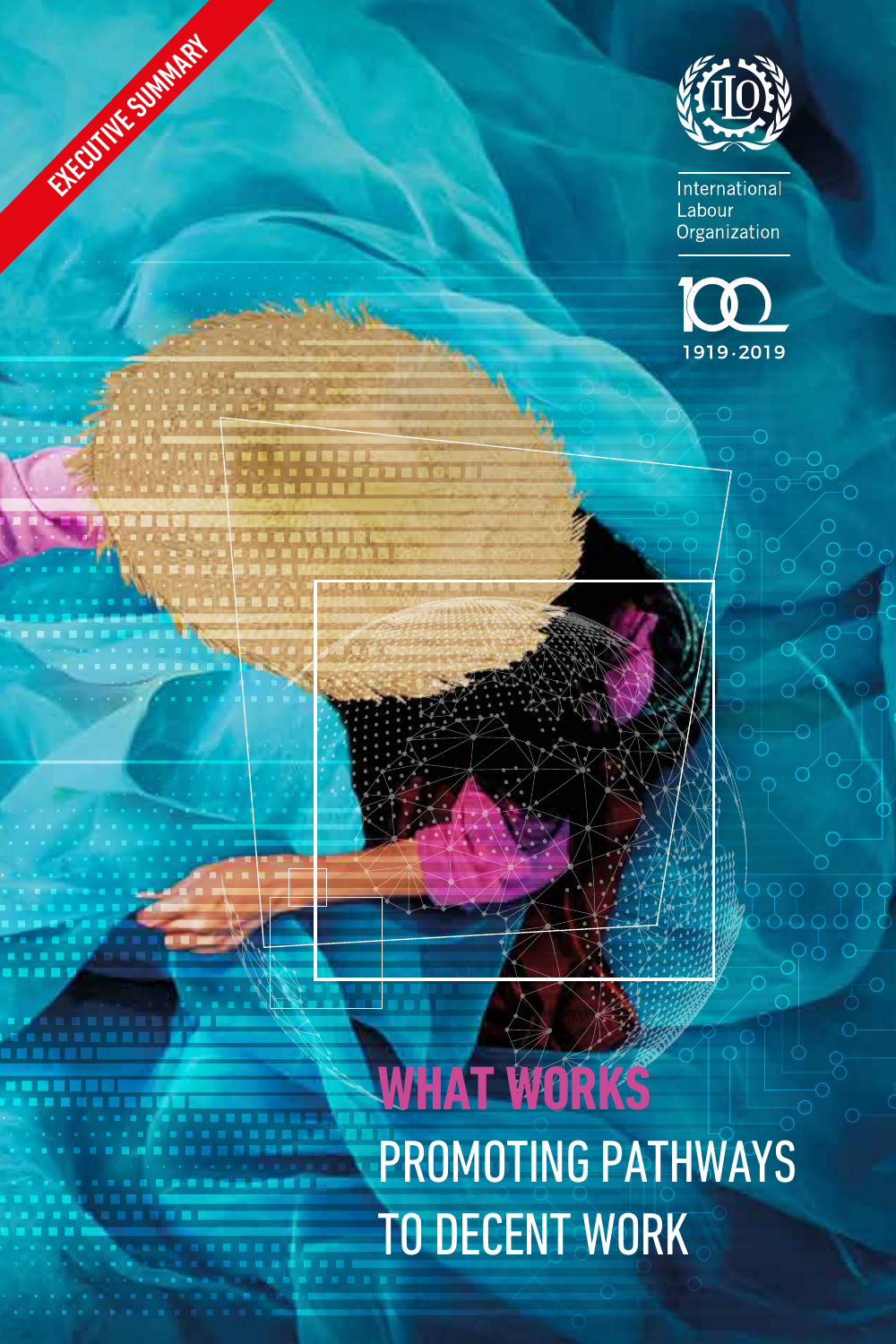## **EXECUTIVE SUMMARY**

Temporary and structural barriers limit access to decent work in emerging and developing countries. This report studies how income support and active labour market policies (ALMPs) can be combined as part of an integrated approach to tackle a significant number of those barriers. A conceptual framework is first outlined to improve the understanding of the potential benefits of an integrated approach. The report then presents the findings of an extensive empirical analysis. An innovative country mapping shows that ALMPs and income support measures have been combined in a multitude of ways in emerging and developing countries, where they are indeed already a cornerstone of labour market policy. A literature review and a global macroeconometric study highlight how income support and ALMPs lead to better results when provided together, but different combinations of policies can drive different outcomes. These insights are complemented with evidence from impact evaluations of two programmes in Mauritius and Uruguay, which have combined ALMPs and income support in distinctive ways. Overall, the report finds that approaches exploiting the complementarity between ALMPs and income support are effective in improving the labour market perspectives of vulnerable workers while reducing some of the unintended negative effects that these policies may have when implemented in isolation. The empirical evidence suggests that the success of such approaches depends on certain key implementation features, including a transparent and inclusive governance system, appropriate targeting to ensure the participation of those in greatest need, and sufficient intensity of, and strong linkages between, the income support and activation components.

## *Aggravated by global drivers of change, a number of obstacles continue preventing people from accessing decent work in emerging and developing countries.*

Gainful employment remains the most reliable way of escaping poverty. However, access to jobs and decent working conditions continues to be a major challenge. In emerging and developing countries, 159 million people are unemployed, while another 730 million are working but not earning enough to lift themselves out of poverty. The problem of working poverty becomes even more striking if all people whose livelihoods depend on these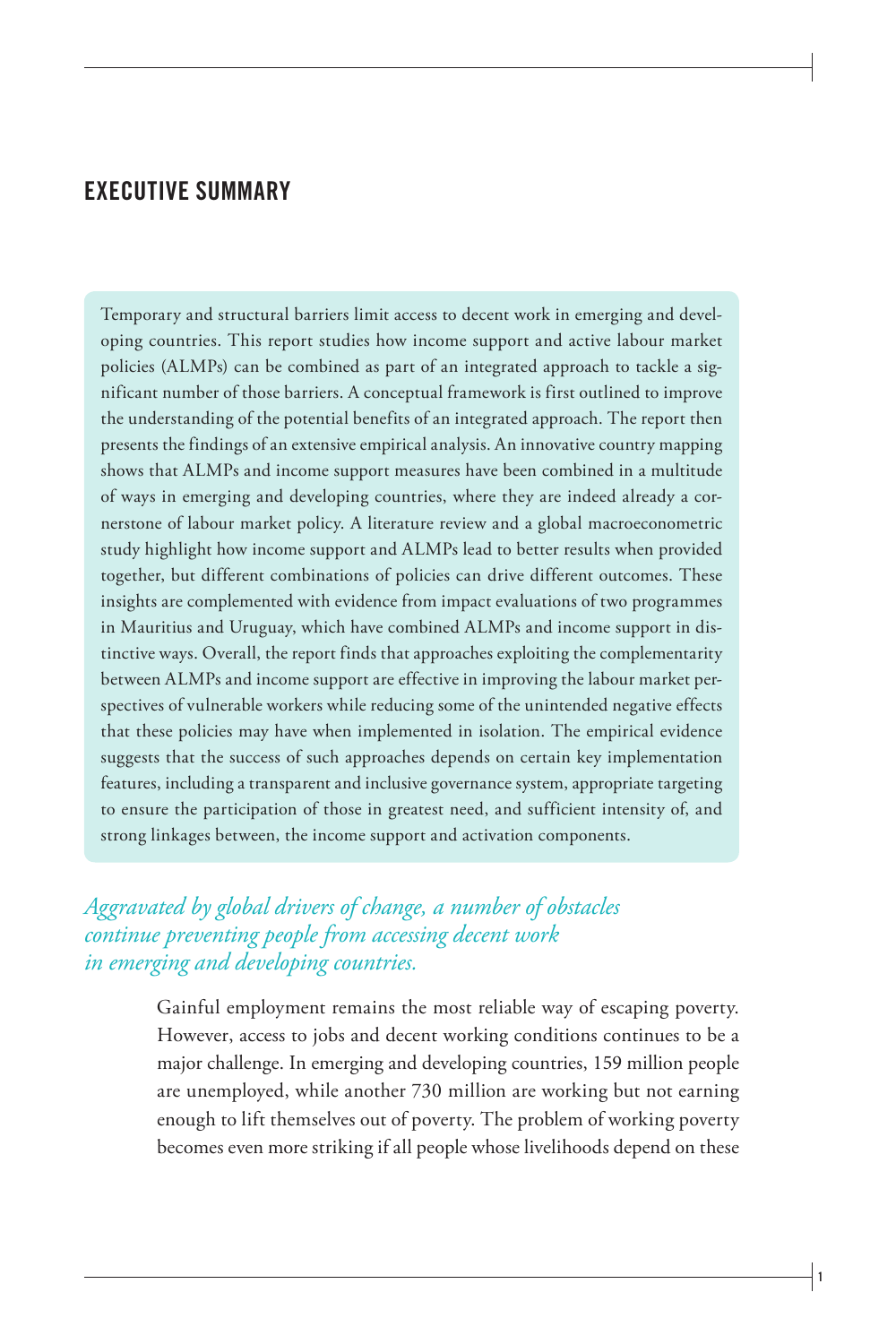"working poor", such as their family members, are taken into account. It is clearly not only inactivity or unemployment that prevents households from shaking off poverty. Rather, a lack of decent work opportunities continues to beset emerging and developing countries, as further evidenced by their persistently high rates of underemployment and informality. Moreover, the inability to access decent work affects disproportionately the most vulnerable segments of the population, thus widening economic and social inequalities within countries.

The challenge posed by uneven access to quality employment in emerging and developing economies is being aggravated by current transformations in the world of work, which are affecting the availability and distribution of jobs. At the global level, both structural transformations (associated with globalization and the introduction of new technologies) and other drivers of change (such as environmental and demographic factors) have implications for the quantity and quality of jobs that people are able to access, and also for the income distributions within societies.

## *Yet, a significant number of barriers to decent work can be tackled by the policy approaches studied in this report.*

Understanding the barriers that limit access to decent work is vital if appropriate policy measures are to be taken. These barriers are complex because they have several causes (ranging from deficiencies in educational systems to the absence of social and labour rights), and also because they have crosscutting effects (at the community, household and individual level) that may persist or change with time. In any case, obstacles to decent work translate into deficits in employment opportunities – in terms of both the availability and quality of jobs – and generally have repercussions on people's wellbeing and living standards.

In this report, we study how income support and ALMPs can come together to tackle a specific, yet significant, set of barriers to decent work. At the individual level, these barriers include lack of education and skills, insufficient work experience, and information constraints, as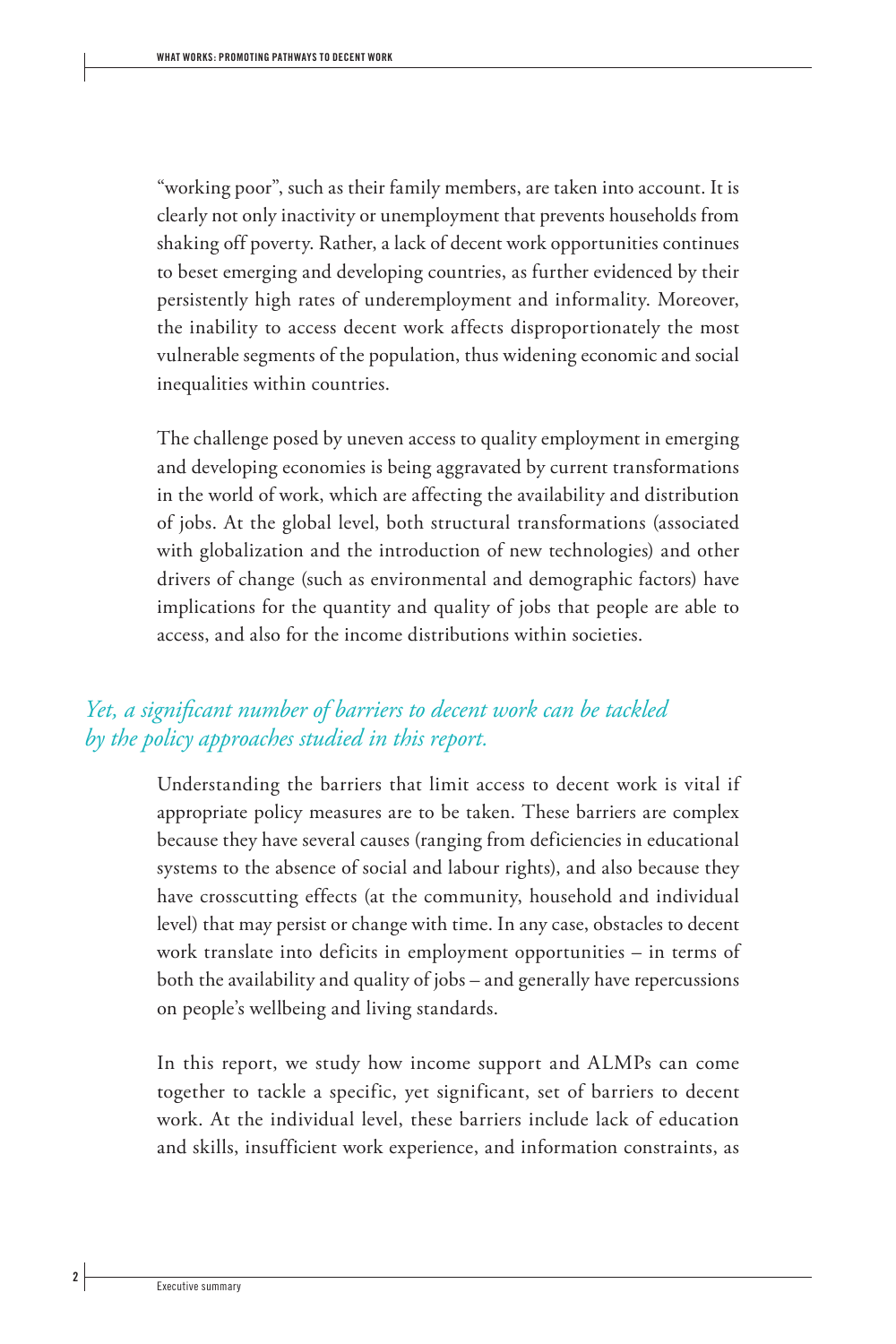these factors can limit access to higher quality jobs and tend to reduce both the level of pay and the prospects of earnings growth. Moreover, they also limit labour mobility and reduce the scope for job matching. At the global and national level, existing dualistic economic structures (i.e. where a large traditional informal sector co-exists with a modern but smaller formal sector, usually located in urban areas) are a common obstacle to generating and accessing decent employment, particularly in emerging and developing economies. Finally, temporary shocks affecting labour demand continue to undermine access to, and the availability of, decent work opportunities. Such shocks may arise from economic or financial downturns, an overreliance on volatile exports, or the negative consequences for employment that are associated with extreme climatic and environmental events.

## *Policy approaches combining income support and active labour market policies protect workers while enabling them to seize decent work opportunities.*

The complexity of the changing world of work and the urgency of tackling the barriers to decent employment call for innovative solutions, capable of fostering opportunities to access decent work while protecting workers throughout working-life transitions. Traditional solutions only partly address the challenges that emerge from the interplay of labour market barriers and the contemporary drivers of change. Thus, income support (both contributory and non-contributory) is key to protecting jobless workers' incomes, but it does not equip them with the tools that they need to access better quality jobs or to achieve speedy re-entry into the labour market. Similarly, ALMPs, if well designed, can equip jobseekers with the necessary skills to benefit from decent work opportunities; however, participating in activation programmes can be costly and time-consuming, and very often individuals simply cannot afford to do so.

Adequately implemented approaches that exploit the potential complementarity between these two policy types can be particularly effective in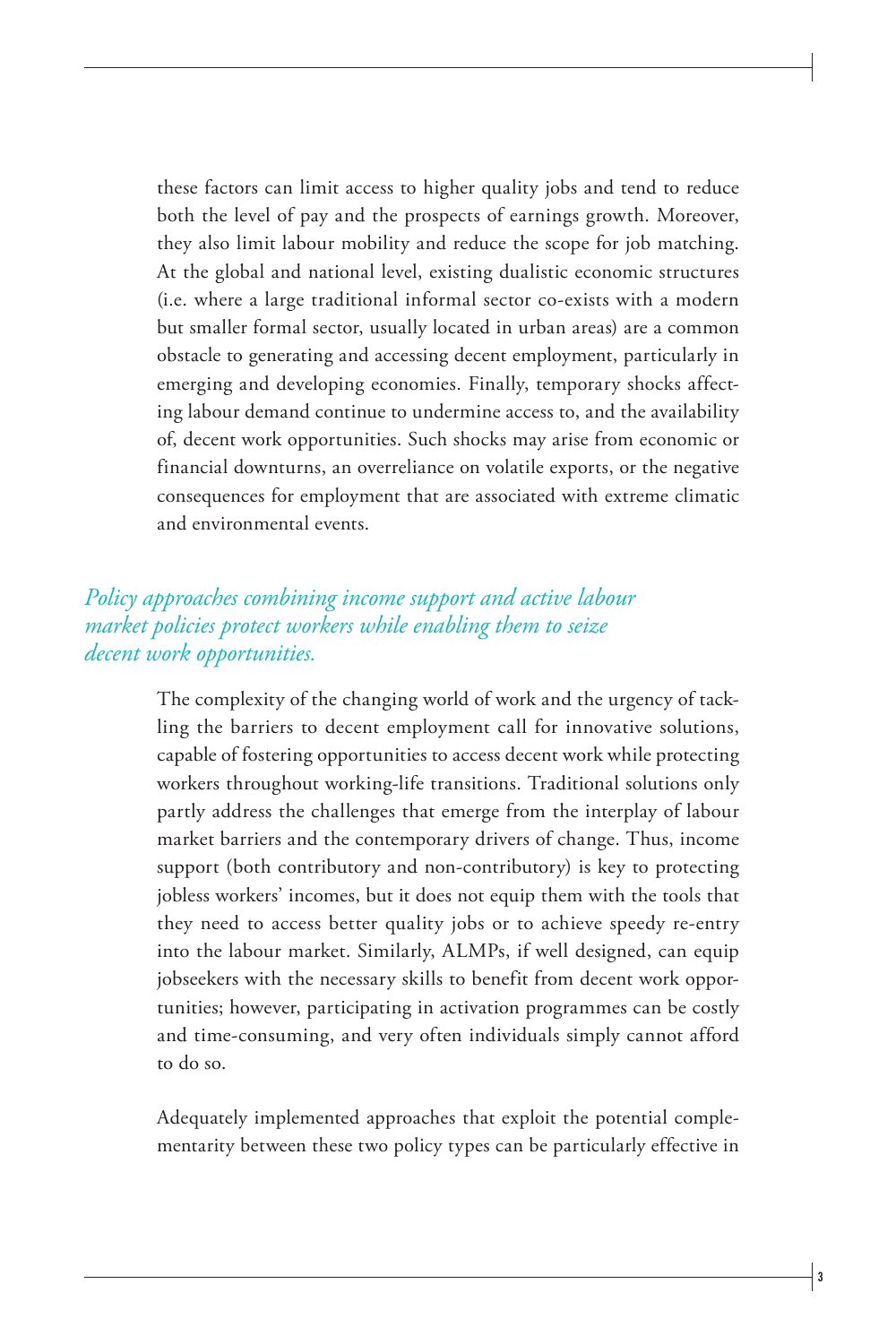tackling the labour market barriers described in this report. While the combinations of income support and ALMPs can take multiple forms, their integration often results in an overall effect that is greater than the sum of the effects of individual policies. Three factors may be explaining this phenomenon.

First, a combination of income support and ALMPs can remove structural barriers and help jobseekers to find new and better employment opportunities quickly. This is because, by promoting labour market mobility, some of these combinations contribute to reducing spatial and intersectoral inequalities in access to decent work. However, the combination of ALMPs and income support can take place within different policy configurations. To leverage their full potential, neither of these two components should be implemented at the expense of the other. Second, measures such as training or employment subsidies can be used to address the lack of education, skills and work experience that often characterizes the workforce of many emerging and developing countries. These ALMPs, if combined with income support, can reduce skills mismatches and raise the productivity of the labour force while protecting people from poverty. Third, comprehensive interventions that combine the two policy types can facilitate fair and sustainable transitions for workers when these are faced with labour demand shocks driven by global factors, such as economic crises, seasonal activities, climate-related disasters (e.g. droughts or cyclones) and technological change. Such integrated approaches are able to mitigate the negative income effects associated with labour demand shocks while enabling workers to adapt to the changing world of work.

Importantly, these approaches are being used ever more frequently in emerging and developing economies. In line with recommendations made in recent years by academic and policy experts and by international organizations, governments in some of these countries have begun to embrace a policy shift towards combining income support measures with ALMPs as a means of addressing a wide range of labour market and social challenges. As a result, integrated approaches are becoming a cornerstone of labour market policy in emerging and developing economies.

 **4**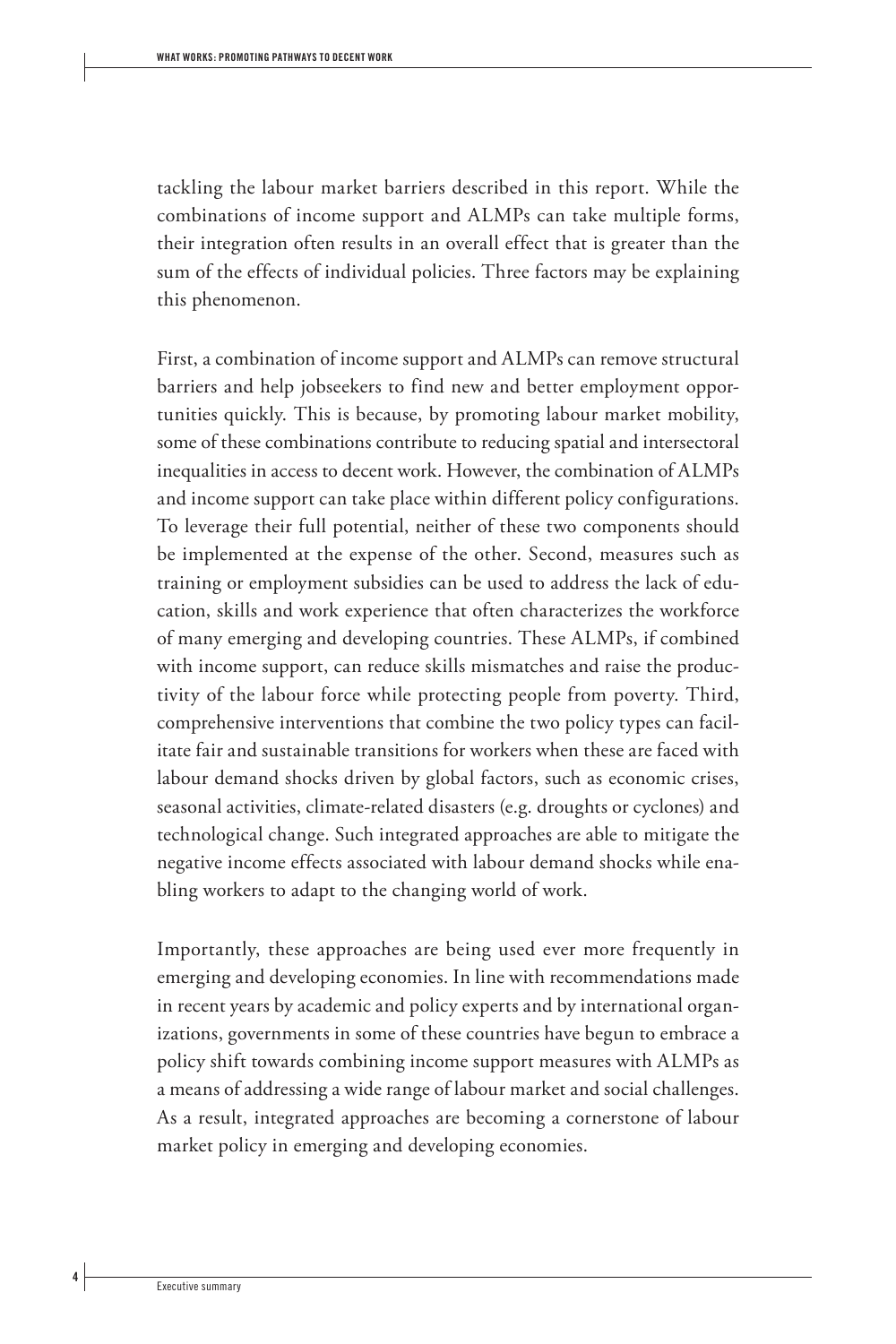Despite their conceptual relevance and increasingly common use, little is known about the role and effectiveness of integrated approaches in emerging and developing economies. Accordingly, this report seeks to answer the following questions: what forms have these policy combinations taken so far in different emerging and developing countries? How have they contributed to improved labour market outcomes? How can governments maximize their beneficial effects? The answers to the last two questions will obviously vary depending on the actual policies selected (e.g. contributory versus noncontributory schemes), the national context (e.g. the share of informal employment in a given country), and the interaction with other policies and institutions (e.g. vocational training).

## *Integrated approaches can take various forms and are already a pivotal element of labour market policy in emerging and developing countries across the world.*

There are various types of ALMPs and income support measures, which can be combined in a multitude of ways. Additionally, the degree of integration between individual policies varies. Some programmes are intended to coordinate more effectively the implementation of existing policies, while others are based on complete integration of the various measures. The ways in which the policies are administered are also manifold: in some countries, activation measures are embedded in an income support programme and participation is compulsory, while other countries provide activation measures as voluntary components of conditional cash transfer schemes.

The two case studies presented in this report illustrate how policy-makers can design different integrated approaches that are tailored to the needs of their country's labour market. In Uruguay, the approach we evaluated took the form of a safety net designed to protect the most vulnerable households during an economic crisis. The conditional cash transfer programme that was introduced for this purpose included a public works scheme in which certain groups of beneficiaries could participate on a voluntary basis. Mauritius adopted a different approach: there, the combination of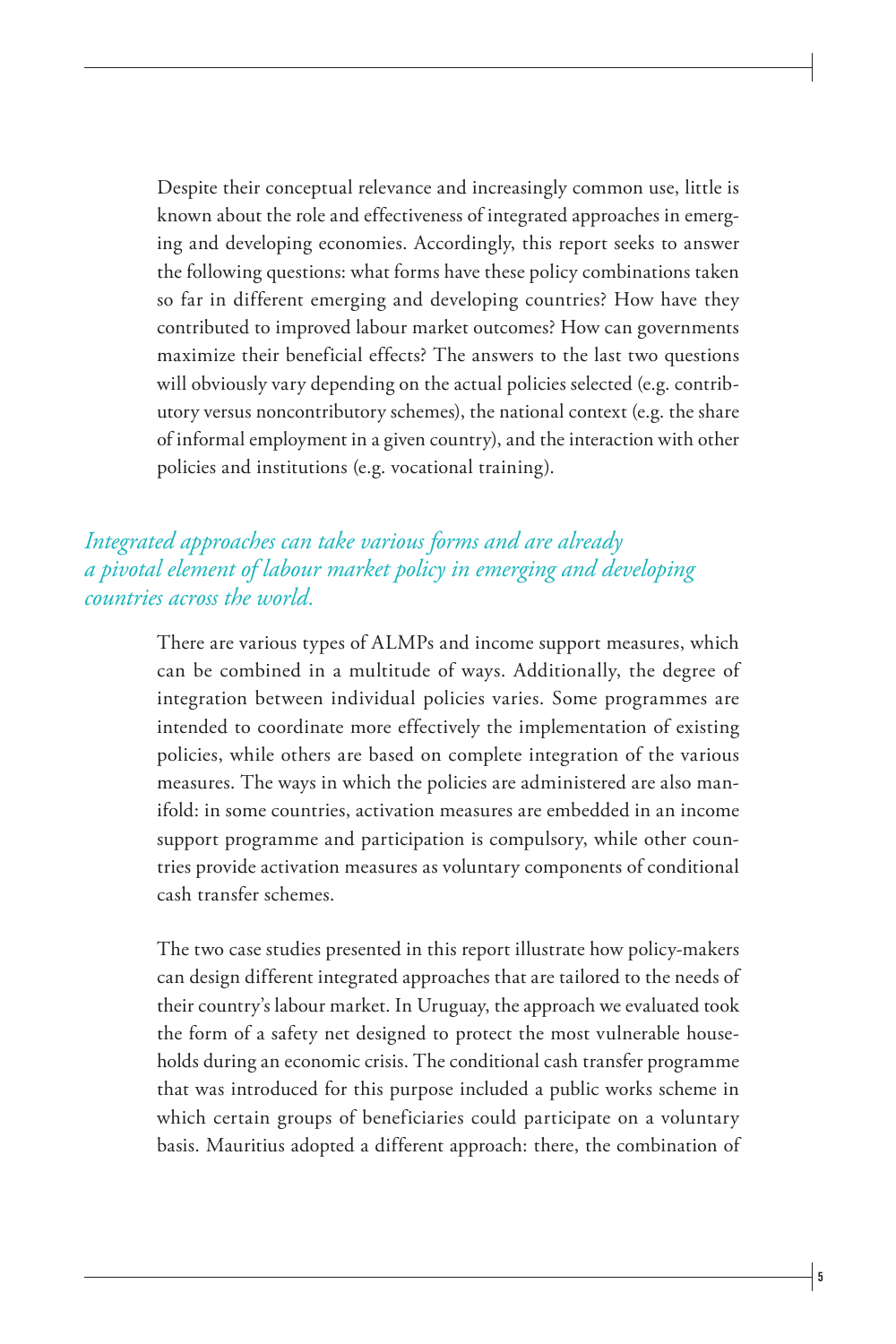income support and active support was not meant as a temporary response to a crisis but, rather, as a structural measure for facilitating sustainable transitions out of unemployment. The Government introduced a new unemployment benefits programme, giving both those who had previously been in formal employment and those who had been informally employed access to income support and to three different activation measures (training, job placement assistance and start-up support).

Understanding how different policy combinations have been put into practice is essential if we are to gauge the effectiveness of an integrated approach as such. The innovative mapping of integrated approaches across the world undertaken for this report suggests that such approaches are already a pivotal element of labour market policy in many emerging and developing countries.

This mapping shows that as economies become more developed (measured by per capita income), they tend to introduce contributory social protection mechanisms to safeguard workers' incomes during unemployment and combine these with a growing variety of activation measures. The provision of public employment services or public works alongside unemployment insurance tends to be more common among the less developed emerging economies, while more developed emerging economies frequently offer a combination of activation measures, including also training and start-up incentives. Although participation in activation measures is mandatory in most cases, programmes based on the voluntary participation of particularly vulnerable workers have been implemented by some countries.

Unemployment benefit schemes enshrined in national legislation do not exist in developing countries, but integrated approaches do play a role there too. Typically, some of these countries' cash transfer schemes incorporate ALMP components. As the per capita income of such countries increases, so does the variety of activation measures embedded in the schemes.

Regardless of a country's income level, the activation measures are generally more diverse when provided as part of cash transfer schemes

 **6**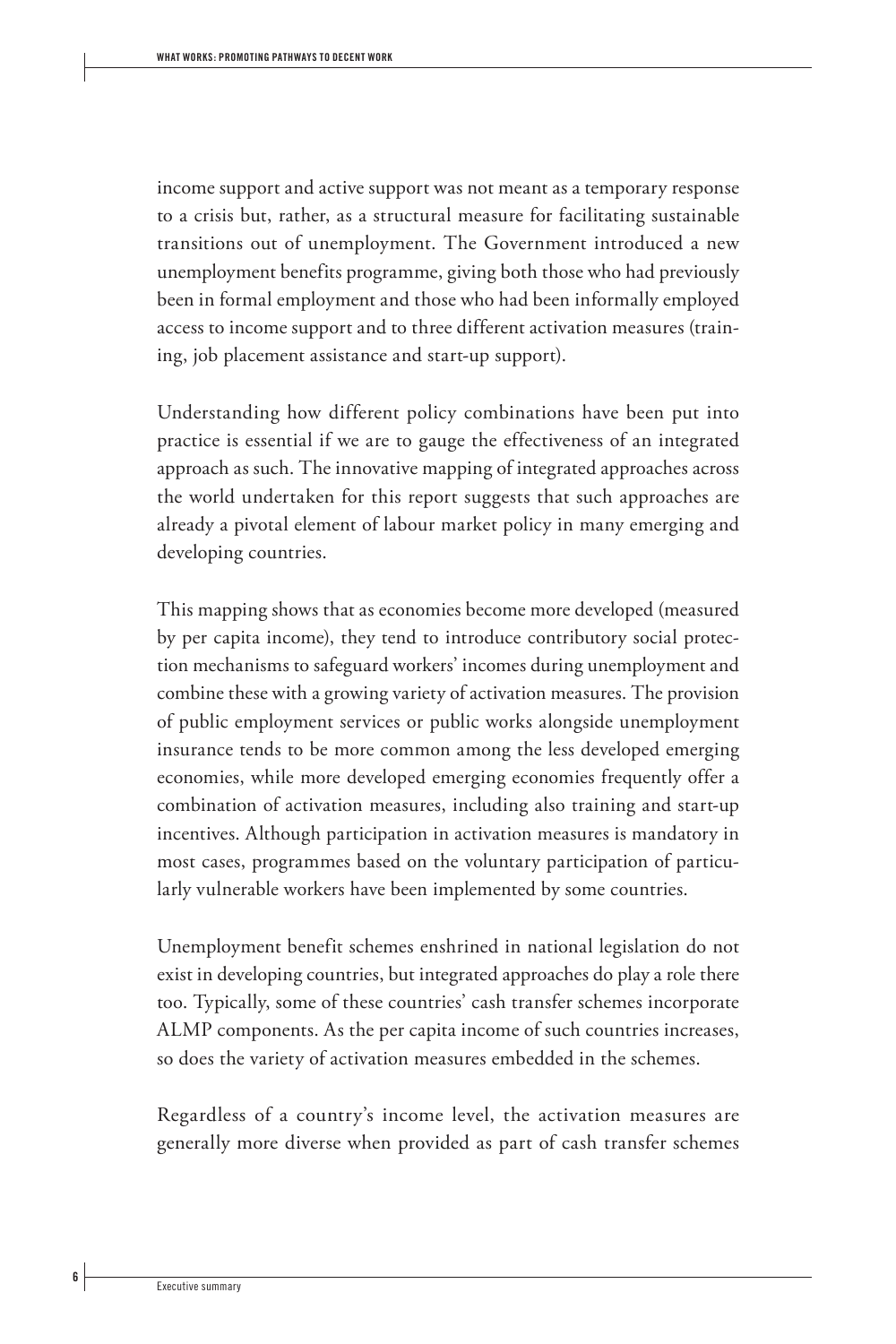than when provided together with unemployment insurance. However, the fact that in developing economies integrated approaches are based on cash transfer schemes rather than unemployment insurance has implications for their reach and coverage. Cash transfers are usually directed at groups with specific vulnerabilities and thus tend to involve means testing.

#### *The joint provision of income support and ALMPs is beneficial, but the effectiveness of such an approach depends on how they are integrated.*

The existing literature that we reviewed for this report generally indicates that integrated approaches have a positive effect not just on the labour market and social outcomes of individuals but also at the aggregate level. Our review, however, revealed two aspects that call for further research. First, there are hardly any macroeconomic studies of the effectiveness of integrated approaches in emerging and developing countries. Second, the few impact evaluations that assess the effects of these policies on participants in such countries cover only part of the wide spectrum of interventions that can be included in an integrated approach. They tend to look at the interplay of either training or micro-enterprise promotion with conditional cash transfers, but there is very little on other types of ALMPs (e.g. employment incentives, public works) and income support (e.g. unemployment insurance).

To fill these knowledge gaps, we conducted a macroeconometric analysis specially for this report. One of the key findings is that programmes combining income support with ALMPs can indeed improve labour market performance in emerging and developing countries. Additionally, the analysis confirms that exploiting the complementarity between income support policies and ALMPs is crucial to ensure their effectiveness. When implemented in isolation, each type of policy may have limitations. For example, income support slightly reduces the employment rate and increases the unemployment rate, possibly due to a reduced motivation to look for work. Meanwhile the mere provision of active support has small beneficial effects, as it may not eliminate the risk of poverty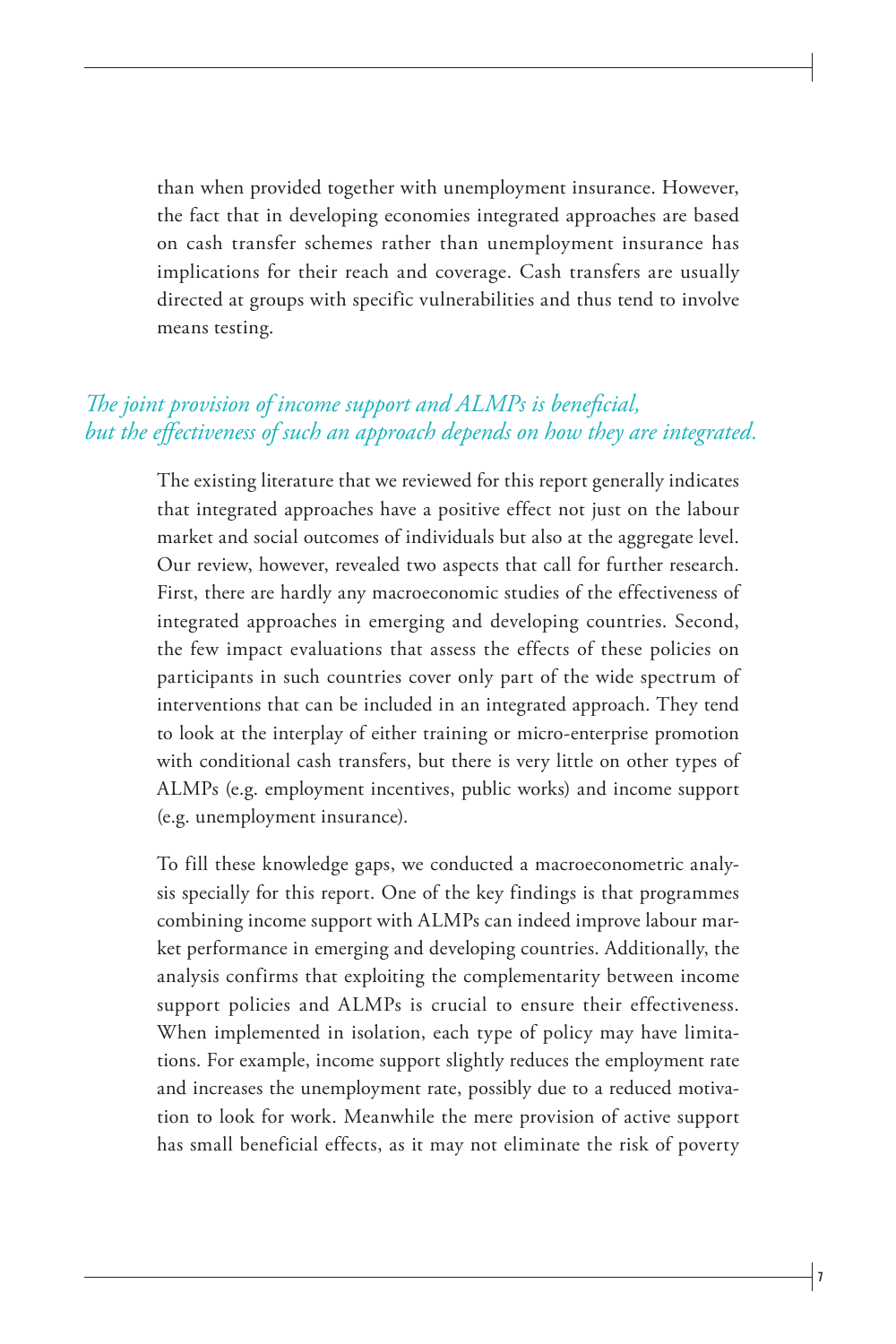that many jobless individuals face. However, when governments invest in both income support and active support, the beneficial effects tend to be unequivocal.

Even when provided jointly, however, different forms of income support and different types of activation measure will lead to different outcomes, as indicated by our literature review and the macroeconometric analysis. For instance, labour market services have the most immediate effect on re-employment probability. While the beneficial effects of training, on the other hand, take time to materialize, they eventually result in greater employability and higher earnings. Similarly, integrated approaches that incorporate ALMPs into unemployment insurance schemes tend to be more effective than those based on unemployment assistance schemes. Nonetheless, many exceptions exist, as shown in this report.

Apart from their integration, the success of these two types of policy clearly also depends on design and implementation characteristics. What, then, are the factors that contribute to the success of integrated approaches in emerging and developing countries? The two impact evaluations conducted for this report – on Mauritius and Uruguay – yield important insights in this regard.

## *Certain enabling conditions are required for the successful implementation of integrated approaches, notably a transparent and inclusive governance system.*

If the potential of an integrated approach is to be fully harnessed, a number of enabling conditions need to be in place. The empirical evidence points to three that are particularly relevant:

• **Ensuring that there is sufficient institutional capacity to administer the policies:** Combining and implementing policies of a different nature under a single framework requires administrative entities that are capable of carrying out numerous (and complex) institutional and administrative tasks, such as identifying and contacting the beneficiaries, monitoring their participation in the programmes, and ensuring smooth monetary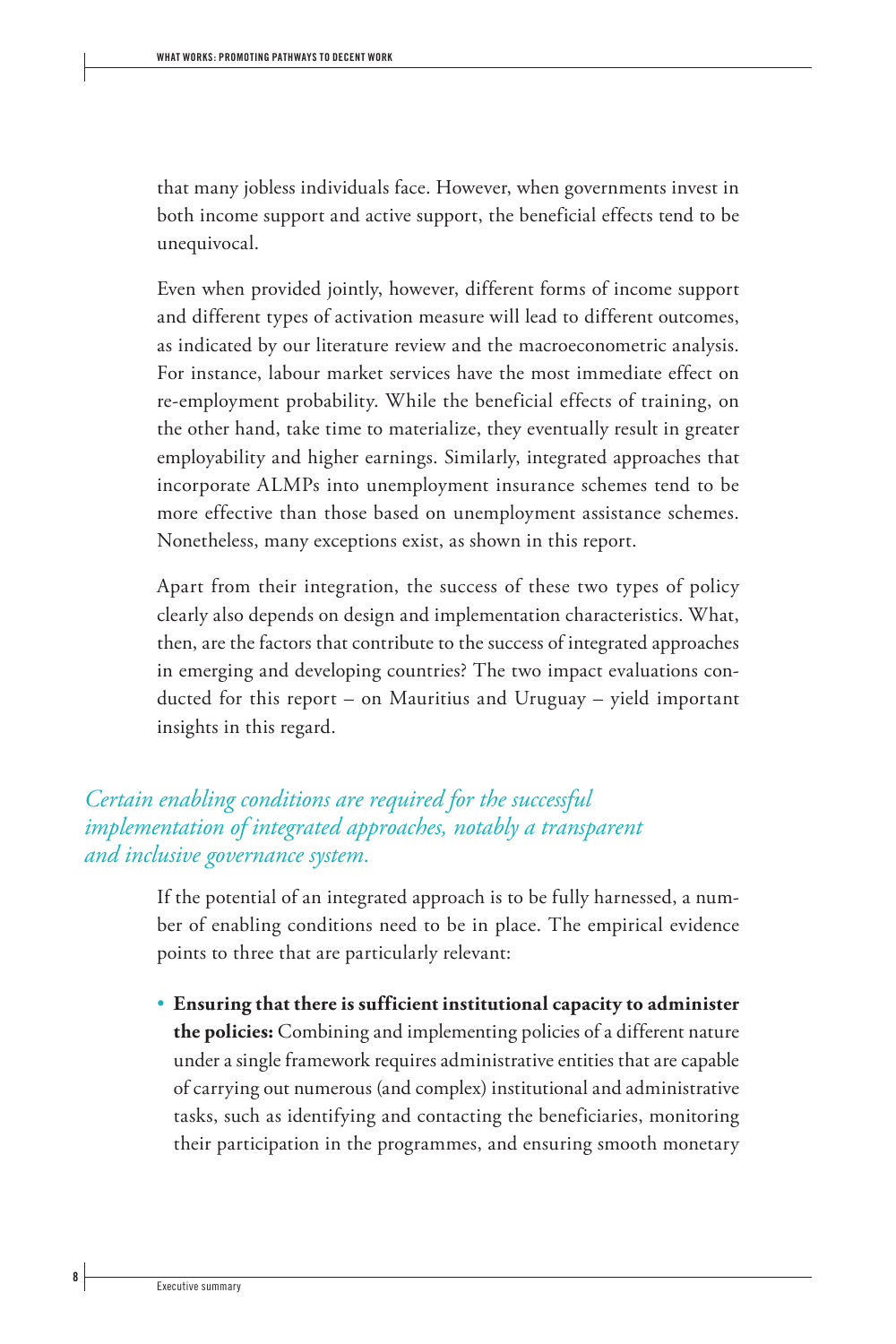transfers. The qualitative research carried out as part of the Mauritian case study indicated how efficient and transparent management of the scheme would have been key to keeping its stakeholders – workers, employers and the various government bodies – engaged. In Uruguay, too, effective management of the policies under the integrated approach played a crucial role in achieving an extremely high coverage rate and smoothing the transition to the new intervention, which is now in place.

- **Ensuring that there are sufficient resources:** The success of an integrated approach also depends on whether enough resources are devoted to it. As shown by the macroeconometric analysis, the level of spending on unemployment benefits and ALMPs is currently below the threshold that would allow for maximum effectiveness in most countries. Significantly, if properly designed and executed, the policies under an integrated approach can, at least to some extent, be self-financing in the medium term because they will result in reductions in social transfers as people move to better jobs. This is the case even during recessions because, when implemented countercyclically, ALMPs can significantly mitigate the negative labour market effects of economic shocks. There are, moreover, ways in which countries can make these policies more effective without depleting the public purse – in particular, by tailoring the support provided according to the demographic and income characteristics of individuals and households. Most advanced economies use this calibration of benefits, which however does not take place in the majority of emerging and developing economies that we studied for this report.
- **Ensuring the full involvement of the social partners:** Together with the government, both workers' and employers' representatives should be involved in the design and implementation of integrated approaches. This ensures that relevant decisions are taken in a fair and transparent manner and that they take into account the specific needs of workers and employers. The qualitative analysis carried out for the case studies of Mauritius and Uruguay highlights the importance of strengthening the involvement of workers' and employers' organizations, as this makes it possible to design policies that reflect the real needs of the market while respecting workers' rights and aspirations. The involvement of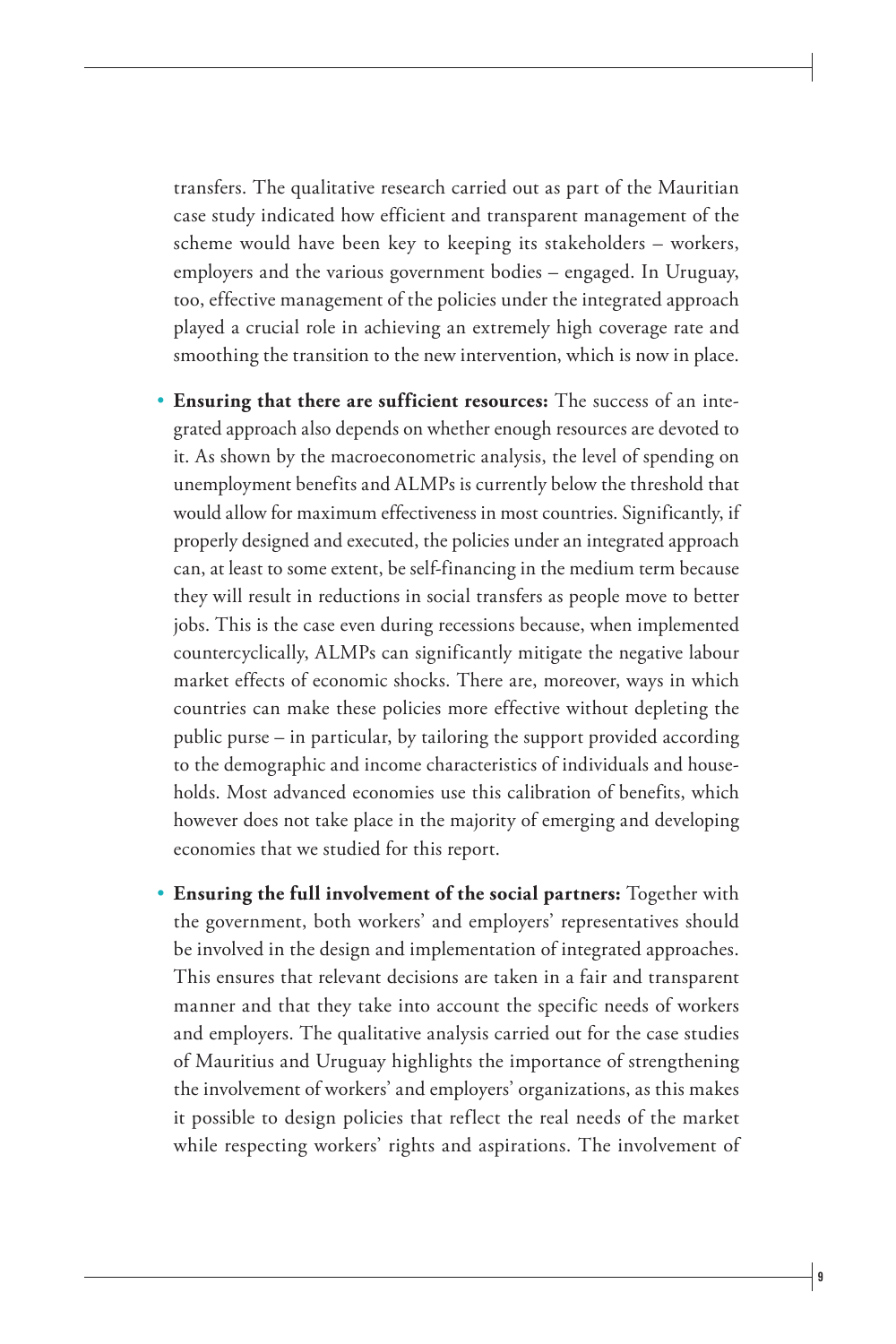workers' and employers' representatives is also key to addressing skills deficits, improving the delivery of training, and directing such activation measures as public works towards sectors with the capacity to absorb surplus labour.

## *The policies under an integrated approach must genuinely reach all those who are in need.*

Transparency in the management of an integrated approach makes it easier to identify those in greatest need and to ensure that they participate in the relevant programmes. If adequate coverage and take-up rates are to be achieved – another critical challenge for policy-makers – two important aspects need to be borne in mind:

- **Correctly identifying the target populations:** The eligibility criteria for participation have to be defined carefully to ensure that support is available to all those in need. For example, the innovative unemployment benefit scheme in Mauritius and its integrated activation measures are open to jobless individuals regardless of whether they were previously in formal or informal employment. The Uruguayan programme analysed in this report specifically targeted the poorest quintile of the population and succeeded in helping a large share of Uruguayan households at risk of extreme poverty which previously had had no access to social protection. These two examples show that widening the coverage of integrated approaches to populations that are usually hard to reach is indeed possible.
- **Ensuring participation by the target groups:** Even when programmes are targeted appropriately, ensuring that everyone who is meant to benefit from them has the opportunity and the incentives to do so can be difficult. The case study of Mauritius suggests that relaxing overly strict eligibility criteria could reduce disparities in coverage across different target groups. By not requiring, for example, that individuals should previously have been in full-time employment, policy-makers can make it easier for young people and informal workers to join relevant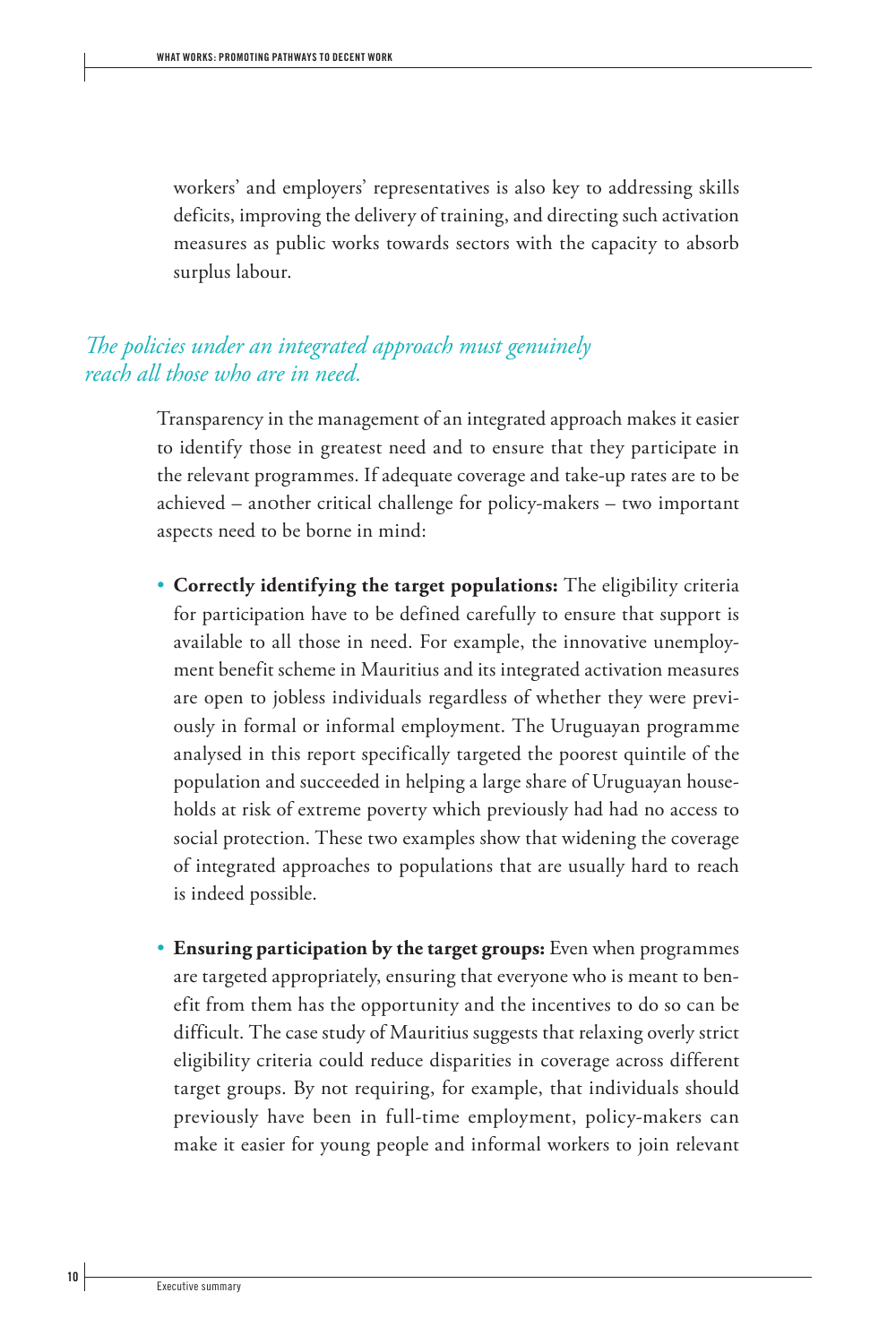programmes. Moreover, as suggested by our evaluation of the integrated approach in Uruguay, individual characteristics play a significant role in determining participation. For instance, people with family responsibilities are less likely to self-select into activation programmes. It is, therefore, important to adapt the various components of an integrated approach to individuals' needs.

Additional measures may be necessary to increase participation rates among more vulnerable population groups. As suggested by the case studies, first, awareness-raising campaigns are important because people in those groups are less likely to know about the benefits available to them. Second, simplifying registration and reporting procedures would make enrolment in relevant programmes less daunting. Third, under certain circumstances, establishing mandatory participation in the activation measures may be necessary to guide participants towards full integration into the labour market.

## *Certain key aspects of policy design and implementation deserve particular attention.*

The two programmes in Mauritius and Uruguay differ substantially in terms of eligibility criteria, the types of income support and active support provided, and the characteristics of the labour markets in which they operate. While these case studies and our review of the literature dealing with previous evaluations of integrated approaches confirm that a combination of income support with ALMPs can help overcome obstacles to decent work, certain key aspects of policy design and implementation need to be taken into account if the beneficial effects of these approaches are to be maximized. Our main conclusions in this regard are as follows:

• **Ensure that income support is sufficiently generous to keep individuals out of poverty:** Determining the right level for the income support to be provided to jobless individuals is crucial. The case study of Uruguay suggests that cash transfers designed to mitigate the effects of a crisis need to be sufficiently generous both to reduce the risk of poverty in the short run and to enable households to make investments leading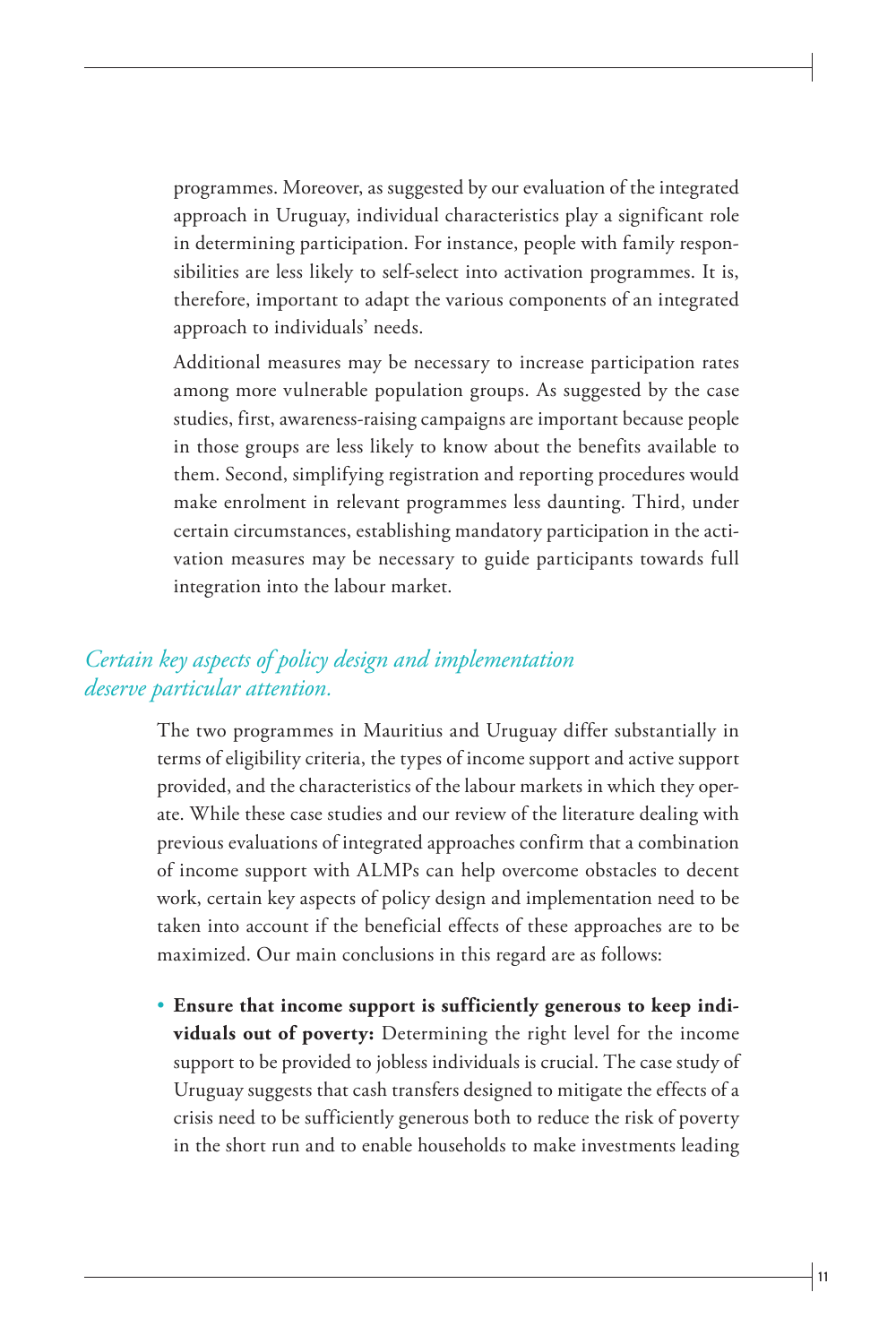to desirable longer-term outcomes, such as keeping children at school for as long as possible. The unemployment insurance scheme in Mauritius is based on a decreasing schedule of monetary transfers – a feature that is also found in many developed economies, and which is meant to increase incentives for beneficiaries to seek work. Our evaluation suggests that it is important to ensure that the minimum replacement rate and the lower bound of unemployment benefit entitlements are both set so as to enable unemployed individuals and their households to sustain living standards. A tailored approach whereby the level of income support is adjusted depending on the needs of households can increase the effectiveness of the support provided while ensuring the financial sustainability of such programmes.

• **Increase the attachment of beneficiaries to the active components of integrated approaches:** It is essential to increase beneficiaries' attachment to the activation measures provided under an integrated approach. This means supporting them both during their participation in the activation programme and during their subsequent search for jobs. As shown by our case study of Mauritius and the literature review, regular reporting and follow-up meetings are particularly important when the active component takes the form of start-up support. At such meetings, participants can discuss the development of their business ideas with counsellors who may refer them to other activation programmes if necessary. In the case of other types of active support, a careful initial assessment of jobseekers' background and interests is important, as it allows counsellors to recommend the most appropriate option. Significantly, in many of the advanced economies and in some of the upper-middle-income countries that we analysed (e.g. Azerbaijan, Bahrain, Chile and Thailand), jobseekers are required to meet with the caseworker assigned to them every two weeks or once a month.

Increasing participants' attachment to activation programmes may also involve enhancing the content and delivery of these. For example, the case study of Uruguay suggests that extending the length of participation until jobseekers have found a job might be a way to increase the beneficial effects of such programmes – though in the case of public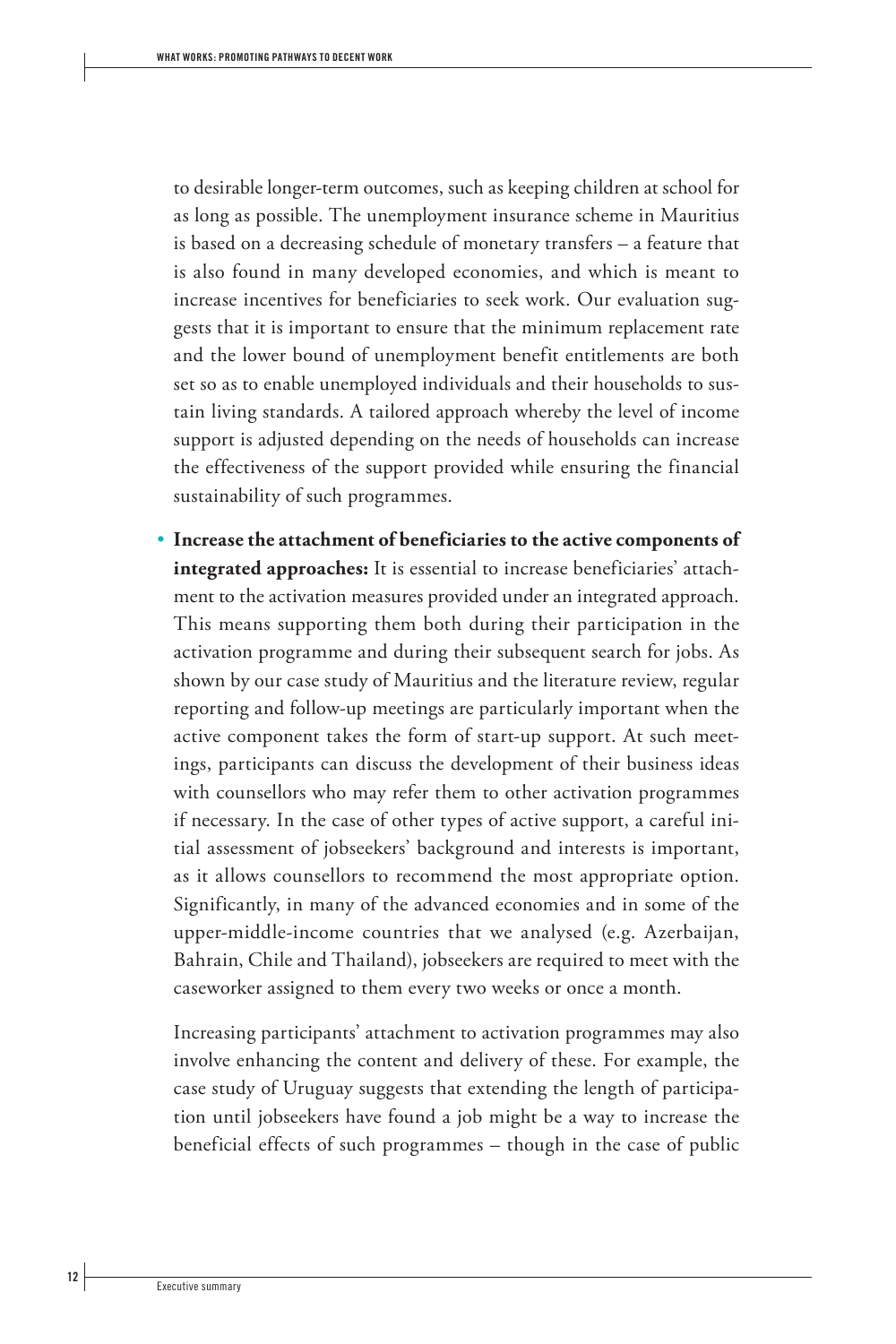works the extensions should not be indefinite because there is otherwise a risk that the schemes will turn into permanent work. This is in line with recent evidence, which indicates that the effectiveness of ALMPs increases when the intervention is long enough to provide adequate support. Moreover, training is key to improving employability, and the overwhelming majority of studies dealing with programmes that provide training alongside income support in emerging and developing economies (e.g. Colombia, Nicaragua and Sri Lanka) have indeed found positive labour market and income effects. For these beneficial effects to materialize, it is important that the training should have an adequate skills content and be of sufficient intensity, as discussed in the case studies of Mauritius and Uruguay.

• **Strengthen the linkages between income support and active support:**  The findings from our two case studies indicate that any labour disincentive effect arising from income support is more than counterbalanced when it is coupled with participation in an activation programme. Even if the level of integration of individual policies may vary, it is important that income support schemes should always include activation measures to foster labour market participation. Earlier studies (dealing with e.g. Colombia and Norway) have highlighted that providing both sufficiently generous income support and follow-up during jobseekers' participation in activation programmes is critical to the success of integrated approaches. Turning to our case study of Uruguay, the analysis suggests that making participation in the activation programme mandatory for income support beneficiaries who are job-ready can improve effectiveness. Meanwhile, the case study of Mauritius suggests that it could be helpful to arrange for an institution, such as a country's public employment service, to accompany beneficiaries throughout their participation in the programme and help them comply with the requirements before entitlements are paid out. Of course, such comprehensive support and monitoring require a high level of financial resources and organizational capacity. This makes it imperative to achieve a good balance between the various incentives: income support should be provided throughout the unemployment spell, but beneficiaries should be expected to participate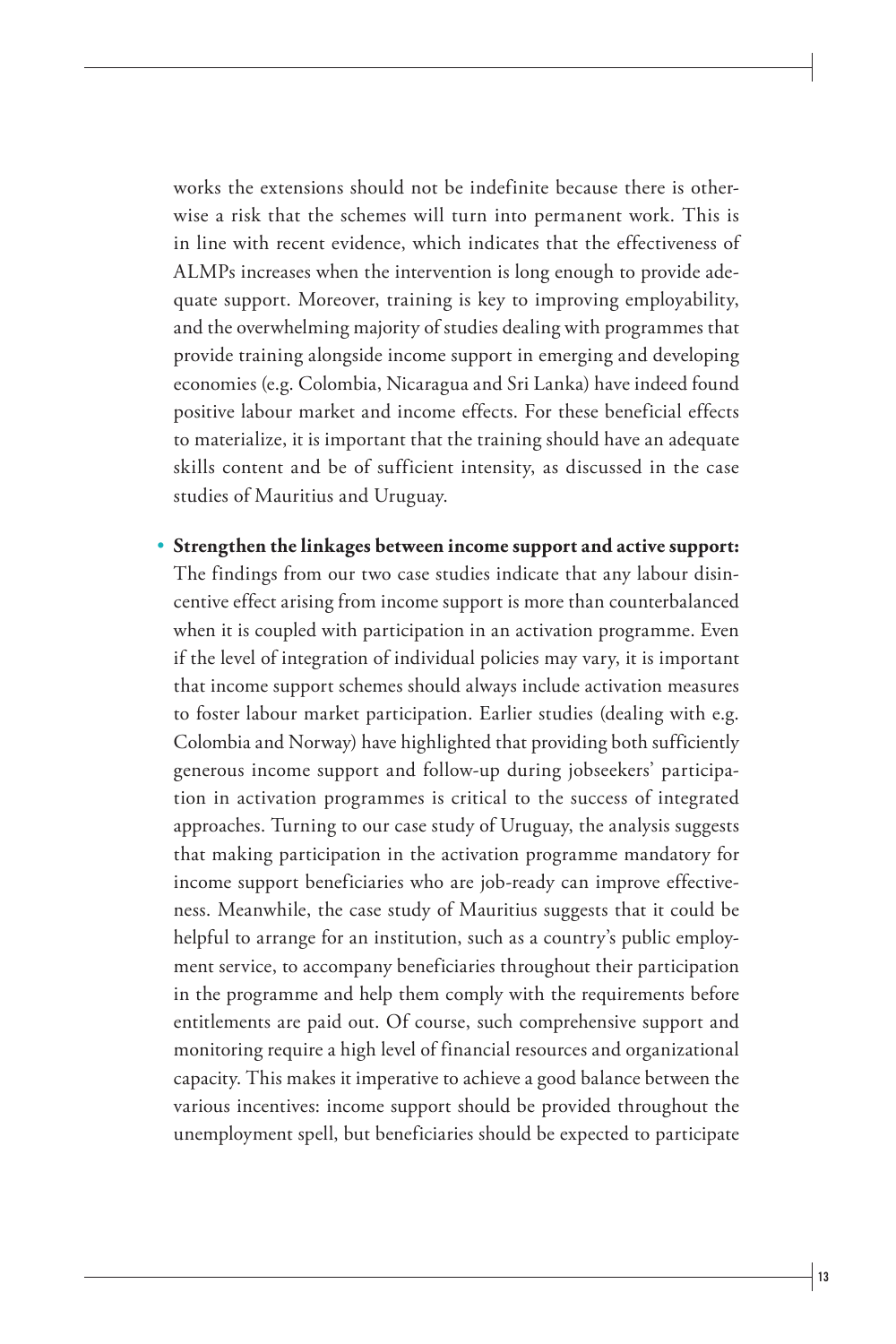in programmes that enhance their employability, and the benefits should be progressively reduced as participants transition into employment.

## *Evidence-based policy-making is key to the success of integrated approaches.*

In a context where governments are increasingly held accountable for their decisions, and where the resources available for the implementation of policies are continuously scrutinized, there is a growing need to provide credible and transparent evidence on whether a policy intervention achieves its expected outcomes. Understanding which policies are most effective in tackling the barriers to decent work is essential, yet the majority of studies so far have concentrated on advanced economies, while those that have looked at emerging and developing economies do not cover the whole gamut of policy combinations that have been tried by these countries.

A rigorous evidence-based methodology needs to be followed in determining what kind of integrated approach works best and under which specific circumstances. In particular, policy practitioners and researchers should work together to: (a) collect the data required for rigorous impact evaluations; (b) incorporate into the design of policies certain elements that facilitate a subsequent impact evaluation (e.g. the introduction of comparison groups); (c) perform the evaluations bearing in mind that the effects of an integrated approach will depend on the exact components of the policy mix, the target groups and the point in time at which the evaluation is undertaken; and (d) build into the implementation of an integrated approach the possibility of adjusting the constituent policies on the basis of the evaluation results.

The quality of impact evaluations and of the ensuing policy recommendations depends on governments, public bodies, and employers' and workers' organizations working together to collect and disseminate relevant data. This confirms once more the need for all the stakeholders to be fully involved in the various stages of the design and implementation of integrated approaches.